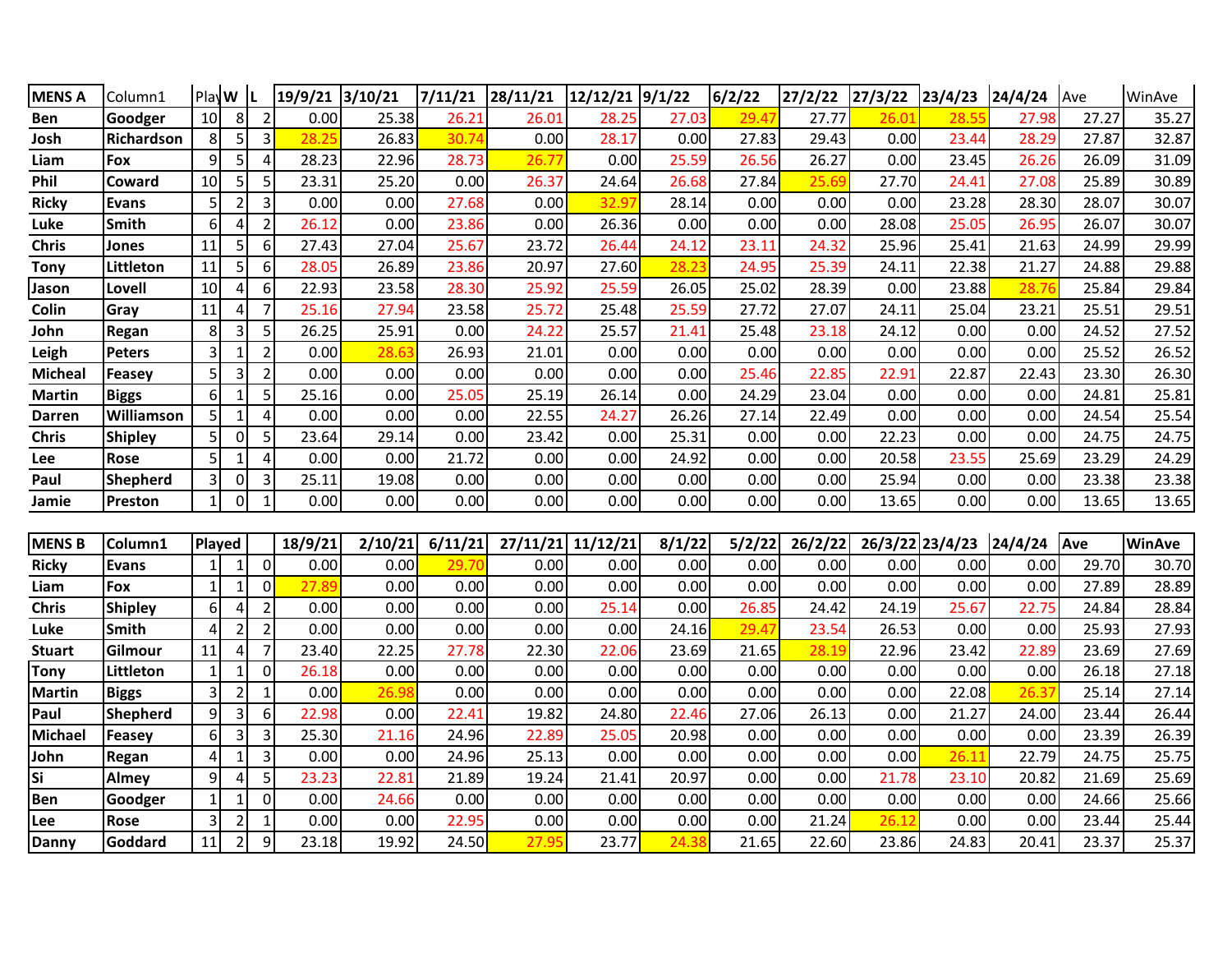| Jamie           | Preston           | 6              | 3              | 3                        | 0.00    | 0.00            | 0.00    | 24.71    | 0.00     | 22.53  | 20.15  | 22.14   | 0.00    | 22.41   | 21.86   | 22.30 | 25.30         |
|-----------------|-------------------|----------------|----------------|--------------------------|---------|-----------------|---------|----------|----------|--------|--------|---------|---------|---------|---------|-------|---------------|
| <b>Darren</b>   | Williamson        |                | 1              | $\overline{2}$           | 0.00    | 26.61           | 0.00    | 0.00     | 0.00     | 0.00   | 0.00   | 0.00    | 0.00    | 23.79   | 22.46   | 24.29 | 25.29         |
| Leigh           | <b>Peters</b>     | 6              | 3              | 3                        | 0.00    | 24.42           | 0.00    | 0.00     | 22.15    | 18.22  | 20.85  | 24.44   | 0.00    | 21.39   | 0.00    | 21.91 | 24.91         |
| <b>Kyran</b>    | Johnson           | 5              | $\overline{2}$ | 3                        | 0.00    | 0.00            | 0.00    | 0.00     | 0.00     | 0.00   | 22.64  | 23.37   | 22.67   | 20.09   | 20.86   | 21.93 | 23.93         |
| <b>Chuck</b>    | <b>Scott</b>      | 9              | $\overline{2}$ | $\overline{7}$           | 24.17   | 21.40           | 0.00    | 21.42    | 22.94    | 23.35  | 21.42  | 18.91   | 21.88   | 16.34   | 0.00    | 21.31 | 23.31         |
| Phil            | <b>Coward</b>     |                | $\mathbf{1}$   | $\mathbf{1}$             | 0.00    | 0.00            | 21.29   | 23.32    | 0.00     | 0.00   | 0.00   | 0.00    | 0.00    | 0.00    | 0.00    | 22.31 | 23.31         |
| Joe             | <b>Judkins</b>    | $\overline{A}$ | $\mathbf{1}$   | 3                        | 0.00    | 0.00            | 0.00    | 0.00     | 22.72    | 22.35  | 22.07  | 0.00    | 0.00    | 0.00    | 21.45   | 22.15 | 23.15         |
| <b>Mark</b>     | <b>Esposito</b>   |                | 0              | $\overline{\mathbf{1}}$  | 22.69   | 0.00            | 0.00    | 0.00     | 0.00     | 0.00   | 0.00   | 0.00    | 0.00    | 0.00    | 0.00    | 22.69 | 22.69         |
| Dean            | Joseph            | 5              | $\mathbf 0$    | 5                        | 0.00    | 0.00            | 24.22   | 0.00     | 0.00     | 24.06  | 22.83  | 20.50   | 21.74   | 0.00    | 0.00    | 22.67 | 22.67         |
| Lol             | <b>Chadfield</b>  | 5              | $\mathbf 0$    | 5                        | 23.01   | 22.97           | 22.02   | 22.49    | 21.10    | 0.00   | 0.00   | 0.00    | 0.00    | 0.00    | 0.00    | 22.32 | 22.32         |
| <b>Steve</b>    | Brennan           | 8              | 0              | 8                        | 23.87   | 21.99           | 22.51   | 18.04    | 21.99    | 18.66  | 0.00   | 0.00    | 22.23   | 0.00    | 21.23   | 21.32 | 21.32         |
| Jamie           | <b>Elliott</b>    |                | $\Omega$       | 3                        | 0.00    | 0.00            | 0.00    | 0.00     | 0.00     | 0.00   | 22.70  | 18.51   | 21.00   | 0.00    | 0.00    | 20.74 | 20.74         |
| Dan             | Newman            |                | $\Omega$       | $\overline{2}$           | 23.87   | 17.60           | 0.00    | 0.00     | 0.00     | 0.00   | 0.00   | 0.00    | 0.00    | 0.00    | 0.00    | 20.74 | 20.74         |
| <b>Duane</b>    | <b>Small</b>      |                | 0              | 2                        | 0.00    | 0.00            | 0.00    | 21.98    | 19.31    | 0.00   | 0.00   | 0.00    | 0.00    | 0.00    | 0.00    | 20.65 | 20.65         |
| <b>Brain</b>    | <b>Hillyard</b>   |                | 0              | $\overline{\phantom{a}}$ | 0.00    | 0.00            | 0.00    | 0.00     | 0.00     | 0.00   | 0.00   | 0.00    | 20.57   | 0.00    | 0.00    | 20.57 | 20.57         |
|                 |                   |                |                |                          |         |                 |         |          |          |        |        |         |         |         |         |       |               |
| <b>LADIES B</b> | Column1           | Played         |                |                          | 18/9/21 | 2/10/21         | 6/11/21 | 27/11/21 | 11/12/21 | 8/1/22 | 5/2/22 | 26/2/22 | 26/3/22 | 23/4/23 | 24/4/24 | Ave   | <b>WinAve</b> |
| Rebecca         | Rose              |                | 5              | $\overline{0}$           | 0.00    | 0.00            | 0.00    | 0.00     | 0.00     | 19.27  | 22.77  | 22.04   | 0.00    | 23.86   | 23.12   | 22.21 | 27.21         |
| Angela          | Barrow            | $\overline{3}$ | 3              | $\Omega$                 | 20.31   | 0.00            | 0.00    | 0.00     | 0.00     | 0.00   | 0.00   | 16.72   | 18.96   | 0.00    | 0.00    | 18.66 | 21.66         |
| Karen           | Sheridan          | 4              | 3              | $\mathbf{1}$             | 0.00    | 0.00            | 0.00    | 15.50    | 0.00     | 0.00   | 16.32  | 25.91   | 16.16   | 0.00    | 0.00    | 18.47 | 21.47         |
| Faye            | Mason             | $\overline{7}$ | 4              | 3                        | 15.98   | 20.04           | 14.61   | 20.16    | 15.39    | 0.00   | 0.00   | 0.00    | 0.00    | 16.24   | 13.21   | 16.52 | 20.52         |
| Amy             | Chappell          | 5              | 3              | $\overline{2}$           | 0.00    | 0.00            | 0.00    | 0.00     | 0.00     | 18.20  | 15.51  | 15.91   | 0.00    | 16.70   | 17.88   | 16.84 | 19.84         |
| Gail            | Fullthorpe        | 7              | 3              | 4                        | 18.15   | 16.36           | 15.01   | 13.58    | 16.22    | 15.43  | 13.25  | 0.00    | 0.00    | 0.00    | 0.00    | 15.43 | 18.43         |
| Debbie          | Dexter            | 4              | 3              | $\mathbf{1}$             | 12.22   | 0.00            | 0.00    | 16.50    | 15.08    | 17.28  | 0.00   | 0.00    | 0.00    | 0.00    | 0.00    | 15.27 | 18.27         |
| Stacey          | Waring            | 8              | 3              | 5                        | 0.00    | 15.36           | 18.33   | 13.86    | 13.04    | 14.88  | 0.00   | 0.00    | 15.21   | 14.06   | 12.63   | 14.67 | 17.67         |
| Heidi           | Garrard           | 6              | $\overline{2}$ | 4                        | 0.00    | 0.00            | 0.00    | 0.00     | 0.00     | 14.48  | 11.43  | 15.25   | 18.72   | 15.26   | 15.04   | 15.03 | 17.03         |
| Caroline        | Willson           |                | $\overline{2}$ | 3                        | 13.88   | 15.49           | 16.37   | 10.89    | 17.88    | 0.00   | 0.00   | 0.00    | 0.00    | 0.00    | 0.00    | 14.90 | 16.90         |
| Tina            | Jones             |                | 1              | $\mathbf{1}$             | 0.00    | 0.00            | 0.00    | 0.00     | 0.00     | 0.00   | 0.00   | 0.00    | 0.00    | 14.98   | 14.70   | 14.84 | 15.84         |
| Jackie          | White             |                | 1              | $\overline{\phantom{a}}$ | 0.00    | 0.00            | 0.00    | 0.00     | 0.00     | 0.00   | 15.18  | 13.55   | 13.79   | 0.00    | 0.00    | 14.17 | 15.17         |
| Nicola          | Coleman           | $\overline{5}$ | 0              | 5                        | 12.88   | 16.08           | 14.25   | 0.00     | 15.55    | 0.00   | 0.00   | 0.00    | 12.37   | 0.00    | 0.00    | 14.23 | 14.23         |
| Sarah           | McDowell          | $\overline{2}$ | $\mathbf 0$    | $\overline{2}$           | 0.00    | 14.00           | 14.23   | 0.00     | 0.00     | 0.00   | 0.00   | 0.00    | 0.00    | 0.00    | 0.00    | 14.12 | 14.12         |
|                 |                   |                |                |                          |         |                 |         |          |          |        |        |         |         |         |         |       |               |
| <b>LADIES A</b> | Column1<br>Played |                |                |                          |         | 19/9/21 3/10/21 | 7/11/21 | 28/11/21 | 12/12/21 | 9/1/22 | 6/2/22 | 27/2/22 | 27/3/22 | 23/4/23 | 24/4/24 | Ave   | <b>WinAve</b> |
| Angela          | <b>Barrow</b>     | 10             | 7              | 3                        | 18.56   | 21.39           | 19.76   | 17.42    | 16.24    | 19.0   | 20.24  | 0.00    | 18.20   | 20.59   | 20.02   | 19.15 | 26.15         |
| Rebecca         | Rose              | 5              | 4              | $\mathbf{1}$             | 17.53   | 0.00            | 24.64   | 23.86    | 22.44    | 0.00   | 0.00   | 21.80   | 0.00    | 0.00    | 0.00    | 22.05 | 26.05         |
| Carrie          | Wright            | $\overline{9}$ | 3              | 6                        | 14.91   | 19.10           | 14.46   | 14.73    | 15.92    | 0.00   | 18.14  | 17.36   | 0.00    | 21.17   | 16.03   | 16.87 | 19.87         |